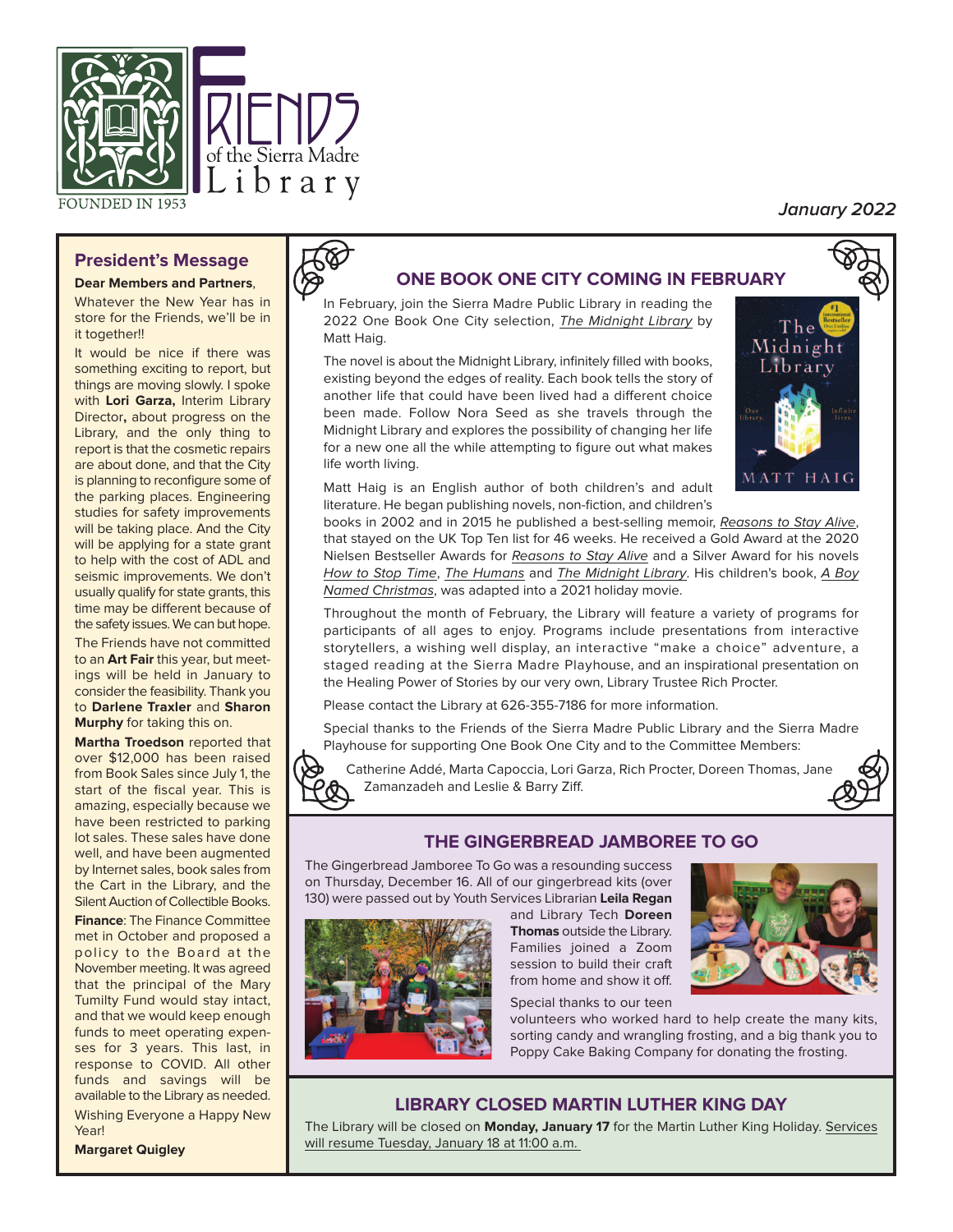# **SPECIAL EVENTS**

## **WALK THIS WAY STORY ADVENTURE**

Stretch your legs at Memorial Park while engaging in some early literacy, with a new picture book featured every other week. **Monday**, **January 3** is You Are a Beautiful Beginning by Nina Laden and **Tuesday, January 18** is The All-Together Quilt by Lizzy Rockwell.

#### **SNOWFLAKE HUNT**

Every snowflake is unique but we've got one that keeps moving around the Library from **Monday, January 3 to Monday, January 31**. Can you help us find the snowflake? Each day it's in a different location. Tell the front desk where the snowflake drifted to today and you get to pick something special from our prize basket.



#### **DROP IN WINTER ART**

On **Monday, January 3** from 11:00 a.m. to 8:00 p.m. stop by the Library to get your craft on! We will have a plethora of art supplies available to craft a winter wonderland all day long.

## **MINECRAFT MONDAYS: CREATIVE**

Let's build together in Minecraft on a private server at the Library or on Zoom on **Monday, January 3** and **Monday, January 24** at 4:00 p.m. Every other Monday for Kids, ages 8 and under, we'll play Creative. Call the Library at 626-355-7186 to register or for more information.

# **MINECRAFT MONDAYS: SURVIVAL**

Let's adventure together in Minecraft on a private server at the Library or on Zoom on **Monday**, **January 10** and **Monday, January 31** at 4:00 p.m. Every other Monday for Kids, ages 9 and up, we'll play Survival. Call the Library at 626-355-7186 to register or for more information.

# **CRAFT IT: SALT LUMINARIES**

Our monthly Craft It program is back at the Library. On **Saturday,** January 15 at 11:00 a.m. make salt luminaries to add some warm color and light to your home this winter. No registration required.



#### **SEWING MACHINE BASICS**

Learn sewing basics with the Library's sewing machine on **Tuesday, January 11** at 11:00 a.m. and **Saturday, January 15** at 3:00 p.m. Inperson, at the Library. Limited spaces available. Call 626-355-7186 to register.

### **3D PRINTING BASICS**

On **Saturday, January 22** at 11:00 a.m. learn how we do our in-Library 3D prints in this beginner workshop. In-person, at the Library. No registration required.

# **MUSIC AND MINDFULNESS: GUITARIST ALMER IMAMOVIC**

Take a relaxing break at the Library by stopping in for some soothing guitar music from Almer Imamovic. He will be playing music on **Wednesday, January 26** from 5:00-7:00 p.m. No registration required.

# **WEEKLY PROGRAMS**

# **PRESCHOOL STORYTIME AT MEMORIAL PARK**

Preschool Storytime is at Memorial Park on Mondays at 9:00 a.m. and 10:00 a.m. Kids, ages 3-5, can engage with stories, songs, and more – all outdoors. Call the Library at 626-355-7186 to register and for more information.

#### **BABY RHYME TIME AT MEMORIAL PARK**

Join us at Memorial Park on Thursdays at 9:00 a.m. Baby Rhyme Time is for families with little ones from Birth to Age 2. Children will engage with songs, stories, and more – all outdoors. Call the Library at 626-355-7186 to register and for more information.

# **MONTHLY PROGRAMS BOARD LIBRARY TEENS**

Do you want to have a say in what the Library does this year? Do you want to serve your community in a fun and inspirational way? Then join the Board Library Teens on **Wednesday, January 5** at 4:00 p.m. and volunteer for service hours.

#### **TEEN SNACKCHAT**

Snackchat is back and in-person on **Wednesday, January 12** at 4:00 p.m. and on the second Wednesday of the month at the Library. Teens can join this book club-which focuses on snacks– anytime throughout the school year. We'll be discussing For Every One by Jason Reynolds (get a free copy from the Library today) and you can grab a free copy of next month's book They Both Die at the End by Adam Silvera.

# **TAILS AND TALES**

On **Thursday, January 13**, Tails and Tales is changing it up for the New Year by returning to in-person! From 3:00–4:00 p.m. school age children will get the chance to improve their reading skills by reading a book to a therapy dog. Special thanks to Love on a Leash and Pet Partners for sharing their animals with us. Call the Library at 626-355-7186 for more information.

# **TEEN STEAM: SCIENCE LAB**

On **Wednesday, January 19** at 4:00 p.m. we're making our own fake snow with science! Plus, we'll try out some other fun science experiments.

#### **PAJAMA STORYTIME**

Tune in on Zoom for a live Bedtime Storytime on **Wednesday, January 19** at 7:00 p.m.

We'll have a scavenger hunt, show and tell, sing songs, and of course listen to some stories. Call the Library at 626-355-7186 to register.

#### **ZOOM THIRD THURSDAY BOOK CLUB**

On **Thursday, January 20** at 11:00 a.m. the Third Thursday Book Club is staying on Zoom for the month of January but you can join in on discussing All Quiet on the Western Front by Erich Maria Remarque. Call the Library at 626-355-7186 to register.

# **ONGOING PROGRAMS AND SERVICES 1,000 BOOKS BEFORE KINDERGARTEN READING PROGRAM**

Sign up at any time to nurture reading and foster early language development with the 1,000 Books Before Kindergarten program. Stop by or give us a call, to hear about fabulous prizes that you'll earn through reading.

## **LIBBY BY OVERDRIVE**

Physical copies at the Library are all checked out? Not to worry, get new titles fast with Libby by Overdrive. Hundreds of e-books and audiobooks are at your fingertips when you use your Library card. Start enjoying more books, today!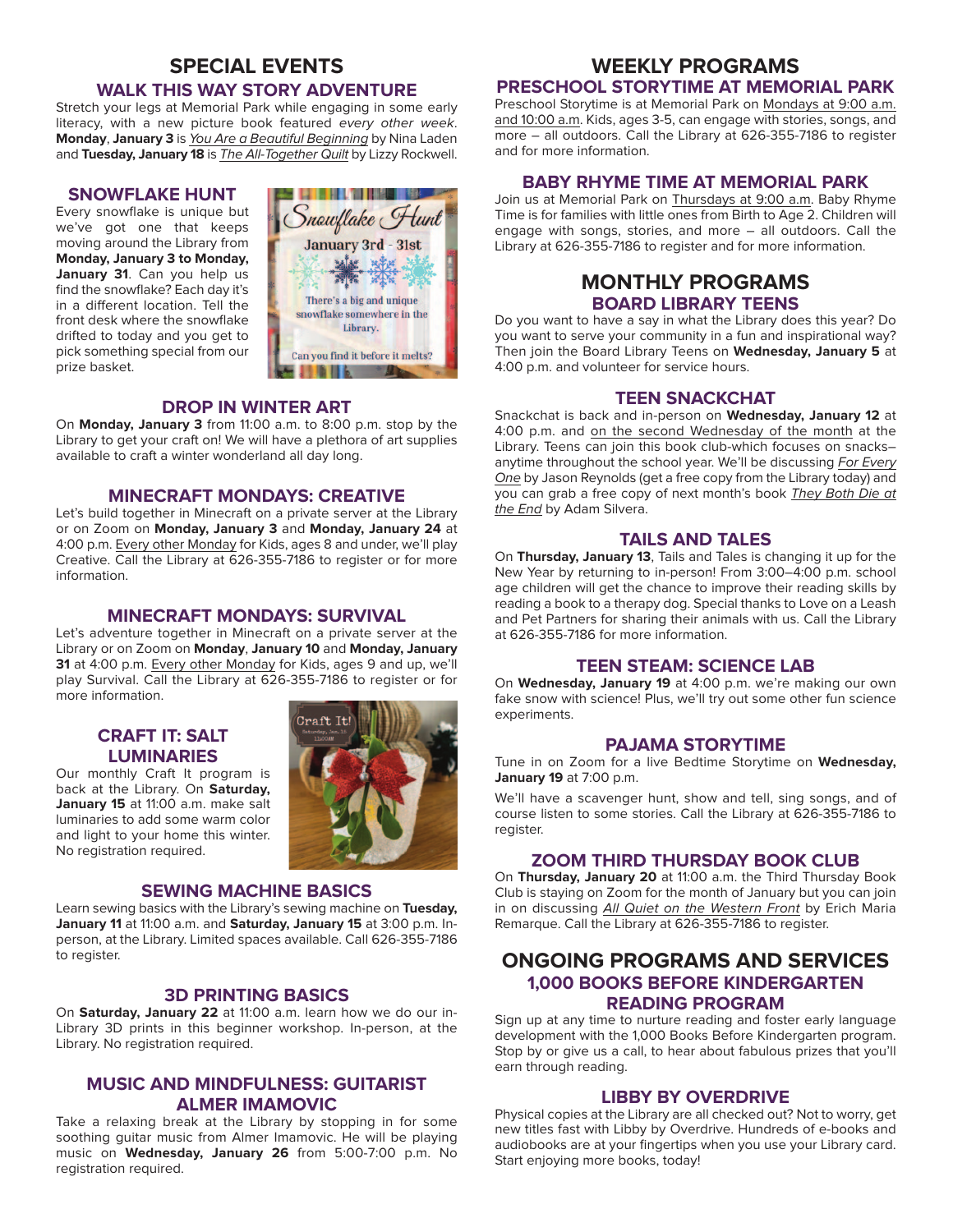#### **MEMBERSHIP**

Happy New Year To All!! The Friends of the Library are truly thankful to all of its current members. It is because of your valuable contributions that we are able to offer so many awesome programs at the Sierra Madre Public Library! We can't do it without you!

Our members have generously agreed to help us provide as much money as is possible to our Library. Your annual dues vitally support many Library programs such as: adult and teen programs, archival preservation, large print books, summer reading programs, and computer and technology improvements. Your dues have also historically supported the practical and administrative costs of the Friends, including the production and mailing of your monthly Newsletter, which serves to advertise and promote Friends and Library events. This practical assistance means that more income from our fund-raising events can be forwarded directly to the Library.

Growth occurs when we encourage our existing members to renew and when we find new Friends to help these efforts. We would love to increase our current membership numbers this coming year. Please consider passing along to family, friends, colleagues and businesses the great benefits that the Library brings to you and the community and encourage them to become a valued Friend of the Sierra Madre Library. They would receive our awardwinning Newsletter and be kept up-to-date on all the upcoming exciting events at the Sierra Madre Public Library and with the Friends.

Thank you to all who have already forwarded your membership dues!

#### **BEST USED BOOK SALE**

Sales from the Internet, the Library Cart and other miscellaneous sales during the Fall totaled \$1,469.82. The December Book Sale earned \$1,612.95, the Silent Auction earned another \$995.00, and the total income from all sales since the October sale is **\$4,077.77**. Many thanks to Barbara Bellano, Wendy Senour and Donna Howard who organized the Silent Auction this year, and to all our volunteers who work so tirelessly.

The free bench that has been behind the Library along the wall near the stairs to the basement has been removed for now due to recent outside work on the building, updates about its return will follow in future Newsletters

We are hoping that the **Best Used Book Sale for February 4 and 5** will be held as usual on the parking lot but it all depends on the construction planned to start in the new year. In the meantime, we are still accepting donations of your wonderful gently used books.

Thank you, Friends!

# **PARTNERS PROGRAM**

Happy 2022!!! With a new year comes the promise of wonderful new adventures, new opportunities, new friendships and a renewal of the spirit! The Partner's Program continues to thrive, and we are especially grateful to Nina & Clem Bartolai, Robert & Toni Buckner, Christine Gladish, David Gordon, Helen Gronquist, Joyce & John Hegeman, Pamela & Thomas Reichardt, Wendy & Doug Senour, Barbara Skousen, Wendy & Rob Stockly and Meegan Tosh for your renewals! Your continued support renews that spirit within the Library and makes it that much better. And within the spirit of new friendships, please join us in welcoming our two new Partners, Arthur Steingart and Patricia Barron!

It is with your help that the Library can continue to consistently bring those new adventures, new opportunities, new friendships and in turn renew the spirit of our community! Thank you all!

#### **GENERAL FUND DONATIONS**

We'd like to thank Carolyn Coats and The Richter Family Foundation for their donations to the General Fund this month. Donations to the General Fund are used to purchase books, technology, and other resource items and to fund outreach programs.

If you would like to donate to this fund, make out a check to the Friends of the Sierra Madre Library, write "General Fund" in the memo line, and mail your check to the Friends of the Sierra Madre Library, PO Box 334, Sierra Madre, CA 91025. Your donation is tax-exempt and our gratitude is genuine.

# **LIBRARY DISPLAY CASE**

The Library Display case for January spotlights a local history collection of greeting cards sent from Sierra Madre over the years. The cards provide insight into Sierra Madre life and well wishes bestowed during the holiday season. Many of the cards were designed by local artists. Swing by and tell us which is your favorite.

# **READER'S REVIEW**



This month's review is by **Tom Tomlinson**

# **The Lincoln Highway By Amor Towles**

Road trips of all sorts are staples of the American literary canon. For more than 150 years, American authors have set their protagonists in motion

on oceans, rivers, and roads – think Ishmael in Melville's Moby Dick, Huck Finn in Twain's novel of the nearly same name, and Jack Kerouac's 1957 perfectly named novel: On the Road. And now Amor Towles, following his tour de force A Gentleman from Moscow, joins the itchy feet genre with the recent publication of The Lincoln Highway.

Here's the set up: Emmett Watson, eighteen, is returning to his farm in Nebraska after serving 15 months in a juvenile work camp atoning for an accidental man slaughter conviction to pick up his eight-year-old brother to commence a road trip that aims for San Francisco on the Lincoln Highway. The brothers hope to start life anew as there is nothing to hold them on the modest Nebraska farm: their mother abandoned the family nearly eight years earlier writing post cards along her way to San Francisco. Their farmer father, who ran the farm into bankruptcy, has recently died and the local lender has repossessed the operation. Now orphans, the two pitch meagerly filled backpacks into the trunk of their sole possession, an old Studebaker. It is June 12, 1954 and the boys imagine a five-day trip to California in search of a new life which might include reconnecting with their mother. But, like most trips, plans are always in the thrall of the unanticipated. In the Watsons' case, two of Emmett's fellow juvenile offenders appear on the farm ready to hijack the trip east to New York in search of their families and monies owed them. Not all goes well as Duchess and Woolly steal the Studebaker leaving the brothers to make their way east in search of their automobile. The path east includes riding boxcars, meeting characters who are unsavory and some worthy in turn. Towles does bring the foursome together in New York for the novel's resolution, one which I found confusing and hasty, at odds with the author's deliberate writing style and attention to detail.

While I remain a bit flummoxed by Highway, I remain a shameless yet chest thumpy fan of Towles the writer. His Gentleman in Moscow is a marvelous study of a man restricted in a hotel under house arrest during the Soviet era. But alas: for me, *Lincoln Highway* is no Gentleman in Moscow.

Given that critics praised this work, perhaps it was me: Was I an inattentive reader? Am I losing my critical touch? Did I ever possess such a touch? I invite you to set me straight on these questions. Toward that end, I am donating my copy of Highway to the Library. It's too much for me to reread.

**CALL #: NEW SHELF FIC TOWLES**